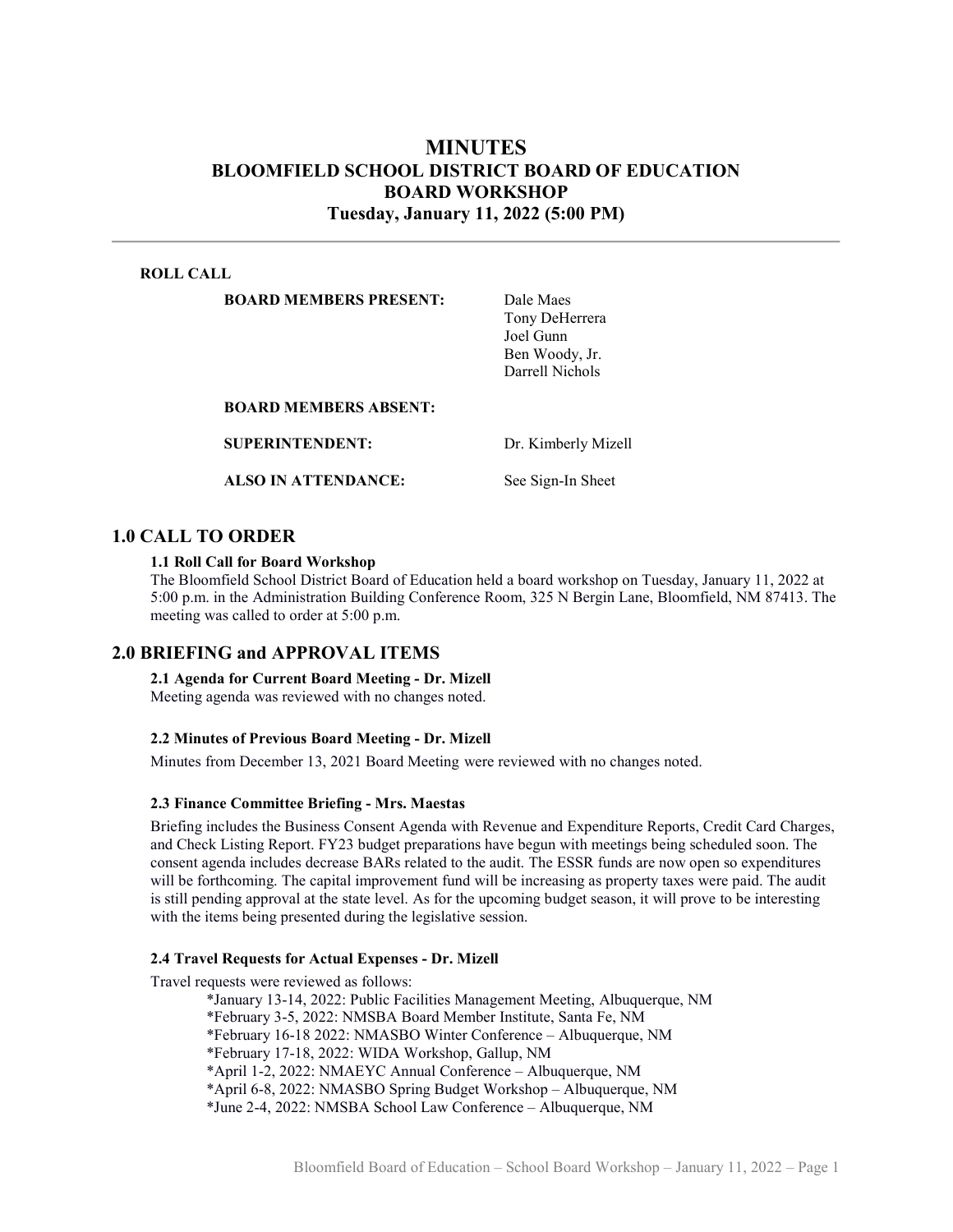#### 2.5 Fundraiser Requests - Dr. Mizell

Fundraiser requests were reviewed as follows: Central Primary • Book Fair Bloomfield High School • Baseball – Enchilada Dinner • Baseball – Hit-A-Thons

#### 2.6 Activity Requests - Dr. Mizell

Activity requests were reviewed as follows: \*January 26-30, 2022 - BHS FFA: Leadership Conference, Albuquerque, NM \*February 4-5, 2022 - BHS Band: Ft. Lewis Honor Band, Durango, CO \*February 12, 2022 - NA Robotics: State Robotics Tournament, Albuquerque, NM

#### 2.7 Response to Suicidal Statements and Behaviors Policy and Protocol - Mrs. Curtis

The new policy and protocol was presented during the board workshop held in December. There is no current policy on staff responses to students who are presenting suicidal statements or behaviors. The threat risk assessment was being used which is not applicable to suicidal risk. The Policy and protocol for working with students who have presented suicidal statements or behaviors will be presented fir Board approval.

#### 2.8 Auction and/or Disposal of Maintenance Items - Mr. Olivas

Items are being stored and no longer being used. Asking for approval to auction off or dispose of listed items. Once the Board approves, the letter will be sent to the state requesting the disposal. After the 30-day wait period, the items will be listed on the auction site for sale.

## 3.0 DISCUSSION and REVIEW ITEMS

#### 3.1 Kellogg Dual Language Project - Mr. Bowman, REC#1 Director

Mr. Bowman shared a handout detailing the 3-part project. The project supports Navajo students' learning opportunities, from Pre-K to graduation, by focusing on dual language and readiness for emerging career sectors. Navajo students have equitable and aligned opportunities for building their facility in both languages, beginning with culturally relevant community Pre-K programs and continued through articulated K-12 dual language programming. The project improved social-emotional skills, higher graduation rates, and facility in multiple cultural contexts. With the inclusion of career readiness in emerging fields, students can take advantage of regionally relevant post-graduation opportunities for success.

Mrs. Sharp told the Board that this has been a wonderful opportunity and she is in hopes of future funding. Due to the pandemic, engagement did decline, but the staff developed creative ways to keep the students engaged. Mr. Woody mentioned his being fluent in Navajo and it being a difficult language. It's a language that should be taught early on at home and during preschool.

#### 3.2 Equity Council Update - Dr. Mizell

Equity Council Members include: Dr. Mizell, Dale Maes, Tony DeHerrera, Joel Gunn, Ben Woody, Jr., Darrell Nichols, Desiraye Benavidez, Patricia Marquez, Verilynn Platero, and Chenoa Toledo. Absent members included: Patricia Marquez, Verilynn Platero and Chenoa Toledo.

Time did not allow for the Equity Council Update during the work session. Dr. Mizell will include an update during her board report in the board meeting.

#### 3.3 Report & Discussion of District Activities - Dr. Mizell

A typed report was given during the board work session; however, time did not allow for Dr. Mizell to report. The report will be given during the board meeting.